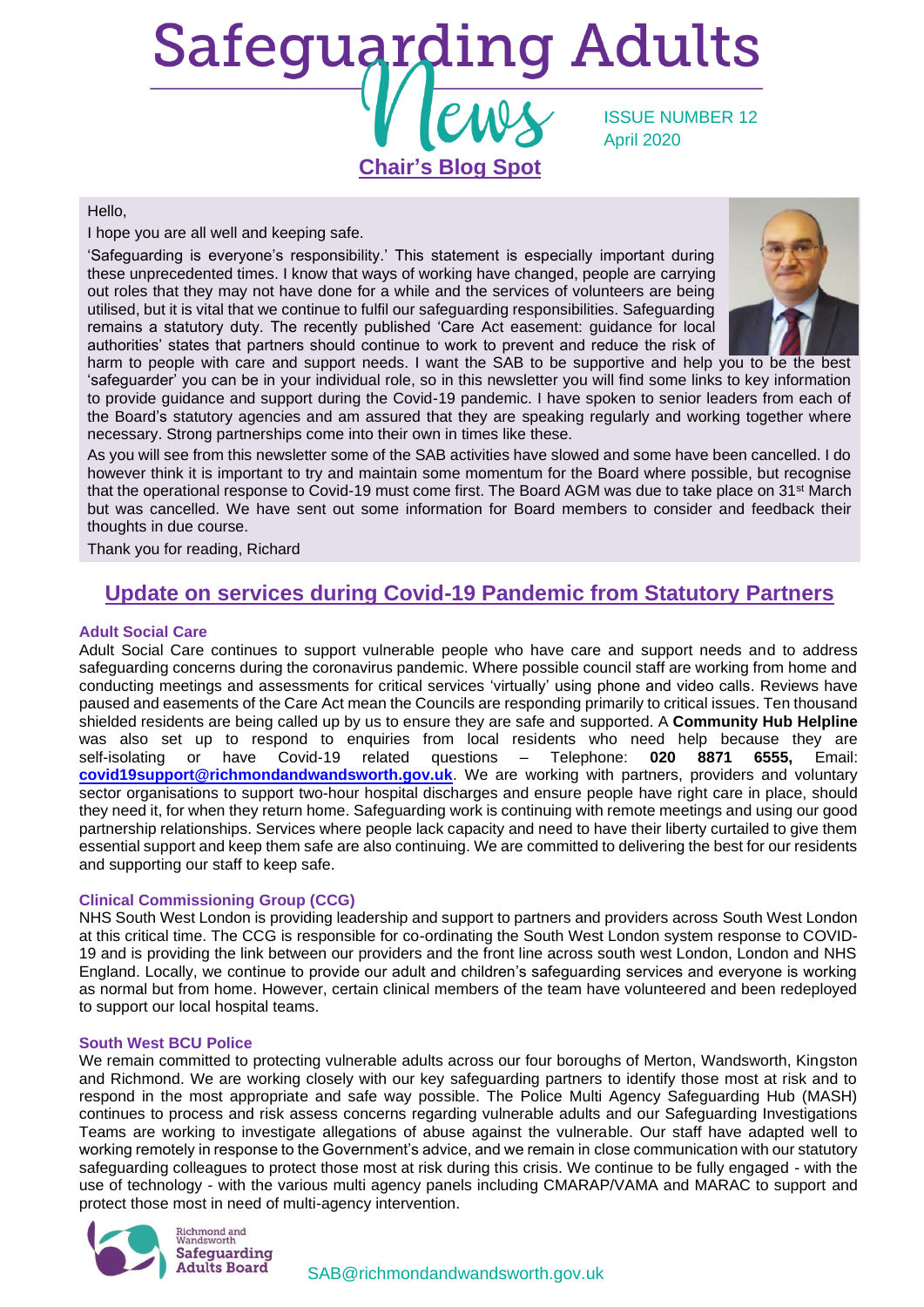# **List of useful resources on Covid-19**

| <b>Covid-19 &amp; Domestic Abuse</b>                                                                                                                                                        | <b>Covid-19 Scams</b>                                                                                             |
|---------------------------------------------------------------------------------------------------------------------------------------------------------------------------------------------|-------------------------------------------------------------------------------------------------------------------|
| A recognised risk with the Covid-19 outbreak<br>relates to the increase of domestic abuse in both<br>intimate relationships and inter-generational<br>domestic abuse. Community Safety have | A number of resources have been released<br>on scams including this information from<br><b>Trading Standards.</b> |
| produced some posters with information for<br><b>Richmond and Wandsworth residents.</b>                                                                                                     | <b>SCIE resources on Covid-19</b>                                                                                 |
| The Government has also released guidance on<br>this, as has <b>Women's Aid and Safe Lives</b> .                                                                                            | This covers resources areas such as<br>safeguarding, social care, MCA and general<br>Covid-19 advice.             |
|                                                                                                                                                                                             |                                                                                                                   |
| <b>Local Government Authority</b>                                                                                                                                                           | <b>Care Homes</b>                                                                                                 |
| The LGA has provided advice on how<br>professionals can protect vulnerable people<br>during Covid-19.                                                                                       | The Government has released guidance on<br>the admission and care of people in care<br>homes.                     |
| <b>Advice for Parents during Covid-19</b>                                                                                                                                                   | <b>Ethical guidance for doctors during</b><br>Covid-19                                                            |
| A poster with advice for parents when a child is                                                                                                                                            |                                                                                                                   |
| unwell or injured, developed by the Royal College<br>of Paediatrics and Child Health                                                                                                        | Guidance for doctors on managing ethical<br>decision during the Covid-19 outbreak.                                |
|                                                                                                                                                                                             |                                                                                                                   |
| <b>Care Act 2014 Easements</b>                                                                                                                                                              | <b>Disclosure and Barring Service</b>                                                                             |
| This provides guidance to Local Authorities on how<br>the essemente of the Care Act containing the                                                                                          | The DBS has released advice on DBS<br>chocks for volunteers and fast track DRS                                    |

the easements of the Care Act containing the Coronavirus Act 2020 should be interpreted.

checks for volunteers and fast track DBS services. Relevant fact sheets can be found



## *SCAMS*

With the unusual situation of the Covid-19 Pandemic, we are seeing an increase in scams, and some new varieties emerging. Please be aware and spread the information. Trading Standards' website give information about them in more details, but especially prominent are the following in Richmond and Wandsworth:

**Doorstep crime** – criminals targeting older people, offering to do their shopping, or doorstep cleaning services that offer to clean drives and doorways to kill bacteria and help prevent the spread of the virus.

**Online scams** – luring people to click on attachments by offering information about people in the local area who are affected by coronavirus, or fake online resources – such as false Coronavirus Maps, which deploy information-stealing programmes.

**Counterfeit goods** – fake sanitisers, face masks and Covid19 swabbing kits sold online and door-to-door. These products can often be dangerous and unsafe.

**SMS/text** – text messages pretending to be from gov.uk

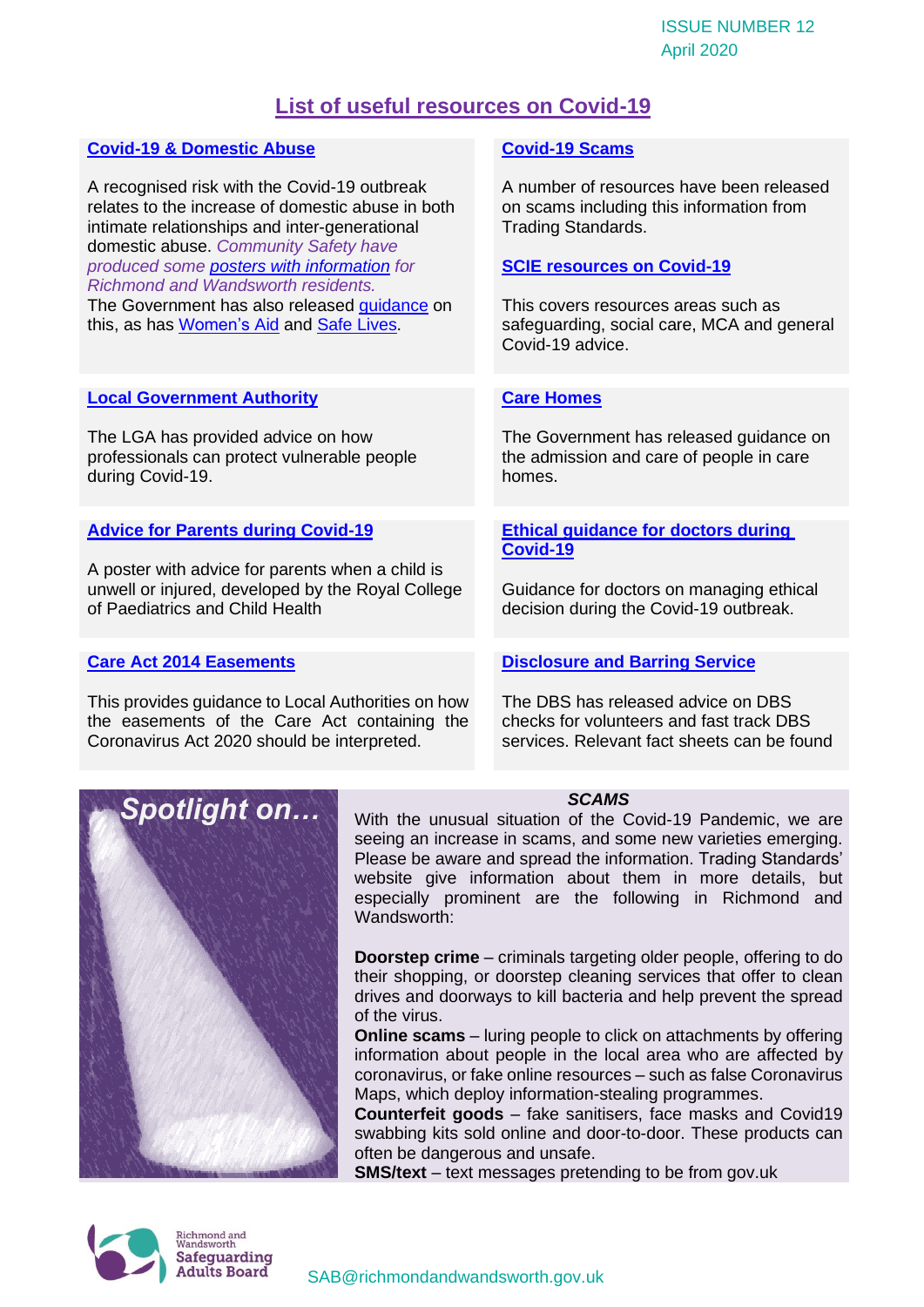# **Performance and Workforce Sub-group**



The Performance and Workforce Sub-group met on 24 th February 2020. We discussed creating a referral pathway into Police services, as it was highlighted the absence of written guidance on thresholds for reporting a

case to the Police, particularly if it is third-party reporting. Richard Neville and Phil Styles from Police are also working on a 7-minute learning to clarify what is legislatively required from Police by the various laws in terms of Safeguarding.

## **Masterclasses**

The Masterclass on Working with people who take risks was held on 5<sup>th</sup> March 2020 in Twickenham Training Centre with good attendance and positive feedback.

## **Communication and Engagement Sub-group**



The sub-group and forums haven't met since last Newsletter issue, so there are no new updates.

## **SAR Sub-group**

The Sub-group has not met since last Newsletter issue. There have been no new referrals and actions on existing plans are on track. The SAB Executive has decided to pause most activities around Safeguarding

Adult Reviews (SARs), in order to allow for the shifted focus of practitioners to respond to this national crisis.

## **Participation and Feedback**

Please submit short articles highlighting your or colleague's achievements or publicising planned events. We would also like feedback and suggestions on how we can make sure the newsletter is relevant and helpful. Please participate by emailing us at

[sab@richmondandwan](mailto:sab@richmondandwandsworth.gov.uk) [dsworth.gov.uk](mailto:sab@richmondandwandsworth.gov.uk) with the **subject line 'SAB Newsletter'**.

Remember – [7-minute](https://www.richmond.gov.uk/council/how_we_work/partnerships/sab/safeguarding_adult_reviews)  [learnings](https://www.richmond.gov.uk/council/how_we_work/partnerships/sab/safeguarding_adult_reviews) from SARs are published on our website and are a powerful tool for improving practice!

# **Level 3 and 4 Safeguarding Adults Training**

At the start of the year, Health Education England (HEE) launched a set of national resources for staff requiring level 3 and 4 safeguarding adults training. These build on the level 1 and 2 resources already available. In close collaboration with the Safeguarding Adults National Network, HEE has engaged with many safeguarding professionals to inform the design and development of these resources over the last year. For all the details on how to access, please visit: <https://www.e-lfh.org.uk/programmes/safeguarding-adults/>

The first run of the Level 3 Safeguarding Adults free online course started on Monday 27 January 2020 and has seen participation from over 2700 learners. Early feedback is that participants like the different activities, in particular the ability to discuss the topics with fellow learners with feedback from the course mentors. Marino Latour, a Designated Safeguarding Adult Lead from NHS South West London CCG, was a key author for the level 3 content. He showed great dedication and commitment to making this course possible – and even takes a headline role in the course videos, along with Dave Blain from Hull CCG. Marino was also active on the first run of the course providing steer, support and signposting learners where needed. Mentorship from designated CCG leads will be a future ongoing facet of this offering.

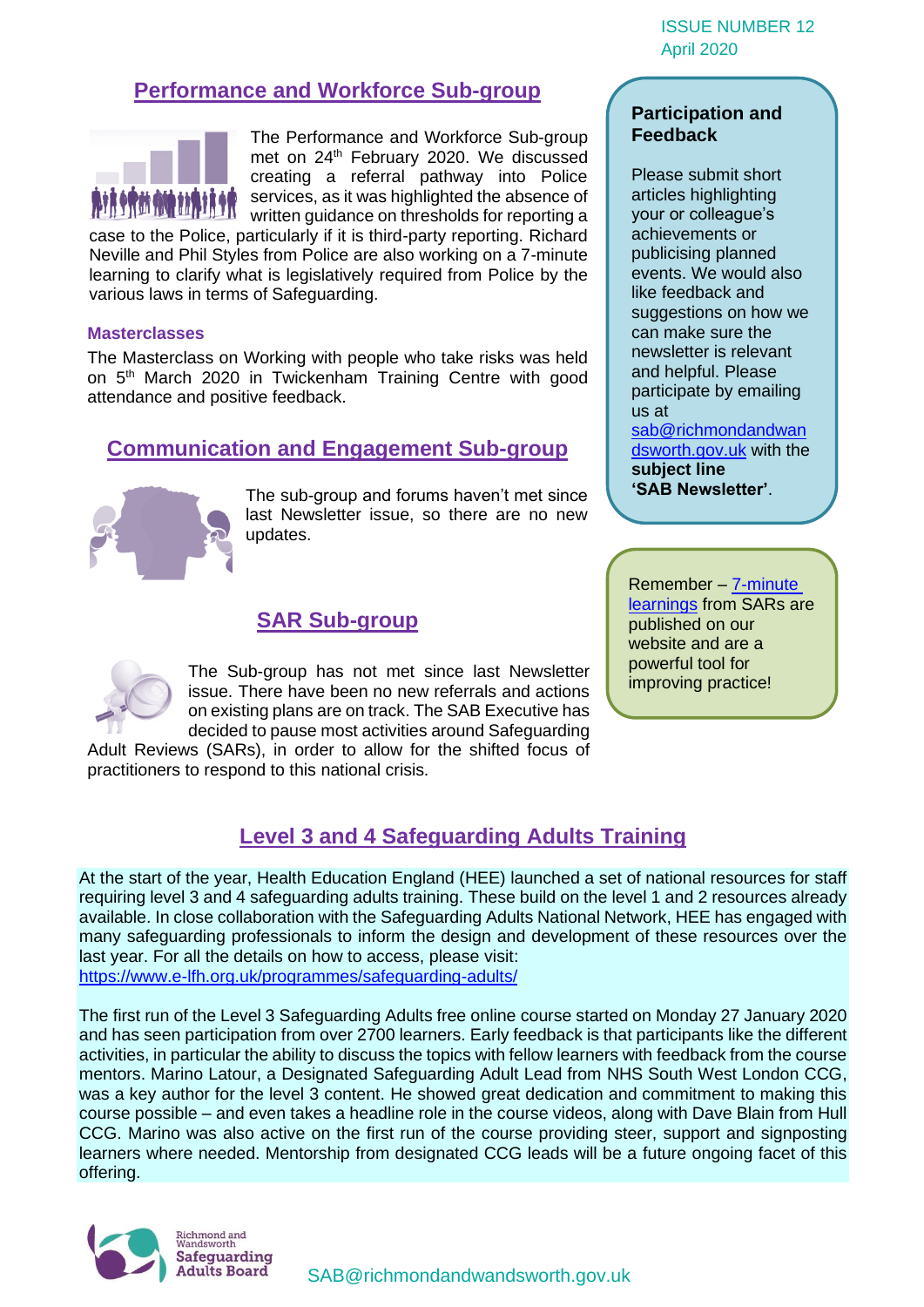# **South West London & St George's Mental Health NHS Trust features in a new BBC3 mental health documentary with Stacey Dooley**

The Trust is proud to be the subject of a new BBC3 documentary on mental healthcare, filmed with Stacey Dooley. The programme is an in-depth portrayal of how our mental health services provide care for those patients who are in crisis or suffer from serious or long-term mental illness, and help them toward recovery.

Acting Chief Executive Vanessa Ford said:

*"It is a great ambition of the Trust to reduce the stigma of mental health conditions, and we hope very much that this intimate portrayal of the care we provide helps people to talk more openly and honestly about mental health conditions and to seek help where it is needed.*

*"I am very proud of how the Trust is depicted in this documentary; while it is an honest portrayal of our organisation and the challenges it faces, it depicts the great dedication, expertise and compassion our staff show every day."*

The Trust worked with TrueVision productions which filmed an hour-long documentary for BBC3 entirely at our Trust with journalist and documentary filmmaker Stacey Dooley.

The documentary sees Trust mental health professionals undertaking life-changing decisions about the care of patients,

some of whom have serious mental illnesses such as eating disorders and emotionally unstable personality disorder, or experience symptoms such as psychosis or delusions.

This documentary also serves as a reminder of why the Trust is a great place to work. There are many opportunities here for nurses, nursing associates and healthcare assistants, not only to work at our Trust but also to take the next steps on the career ladder. Please [visit our](https://protect-eu.mimecast.com/s/2qxlCzmPs8MwEoh4NQip?domain=swlstg.nhs.uk)  [#NursesGrow webpages](https://protect-eu.mimecast.com/s/2qxlCzmPs8MwEoh4NQip?domain=swlstg.nhs.uk) for more information.

The film documents the range of services and treatment the Trust offers for these conditions, caring for patients to support their recovery so that they can begin to lead the life they want to lead.

Services featured include our Health Based Place of Safety, which serves as a place for police to bring vulnerable people who have been detained under Section 136 of the Mental Health Act having put themselves in danger due to their mental health conditions. We see how these patients are kept safe and supported to move on from these most serious of crises towards more stable mental health.

Our Lotus Assessment Suite, specially set up to provide support for patients facing a mental health crisis, sees

voluntary patients spending up to 48 hours in an environment designed to provide expert care. Vulnerable service users are referred to the Lotus Assessment Suite, and this film shows how patients comes in for vital support from our specialist staff, who then work with families in order to determine how best to help them.

Filming also took place in Ward Two and Ward Three, showing the stories of two of our longerterm patients, and documenting how the Trust is working through these patients' complex personal situations to identify the best treatment and care to guide these patients towards a better quality of life.

Vanessa added: *"I would like to sincerely thank the service users, carers and staff who were filmed in this documentary, as well as those who supported behind the scenes, all of which made it possible for us to show how we work together to support 20,000 patients per year with mental health conditions."*

The Trust and production company worked closely patients and service users, their families and carers, throughout the filming, and ensuring they were happy for the filming and the broadcast to take place.

## **Safeguarding Adults Lead**

South West London and St George's Mental Health NHS Trust Springfield Hospital